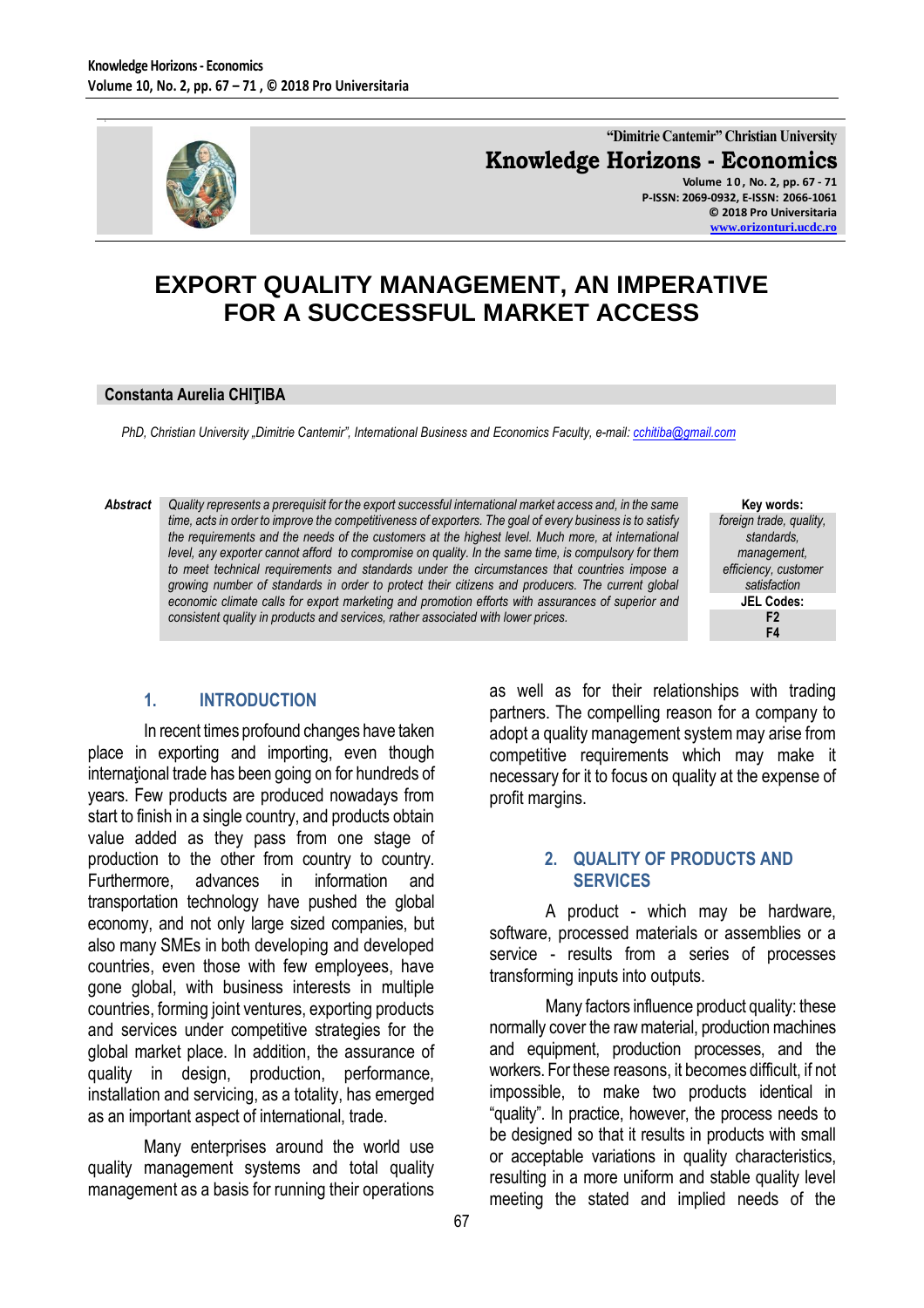customer. Product quality should normally meet the requirements of the market, as well as contractual and organizational demands, and these requirements should be expressed in functional parameters and documented.

Among the contributors to product quality are the following:

- Continuous improvement or updating of the product to meet the evolving requirements of the market place.
- Building quality into the design of the product to meet the requirements and opportunities of the market place.
- Providing support throughout the life cycle of the product so as to maintain its design characteristics and value for the customer.

For certain products, reliability, maintainability and availability are important quality characteristics.

In recent times, services have become the fastest-growing sector of the world economy. Excessive preoccupation with product quality and the difficulties inherent in defining roles, functions and quality characteristics in the services sector were responsible for the low priority given to the sector in the past. Another important reason for negligence was that customer complaints in the sector were taken lightly and were seen as an irritant rather than an opportunity for improvement; any investment in quality in the services sector was viewed by management as an unnecessary expense.

Quality standards can be more easily established for goods than for services. Goods can be inspected and tested for conformity, defectives can be identified, corrective actions can be taken, provided performance levels have been established. Services are usually produced and consumed at the same time, and service deficiencies cannot be eliminated before delivery, services being personalized and subjective. In addition, service quality standards are difficult to establish because measurements are subjective, and customers will have their own expectations about what service quality is or should be.

Furthermore, a service or service delivery characteristic may be quantitative or qualitative depending on the method of evaluation and who evaluates it, whether it is the service organization or the customer. When it comes to exports, it is not necessary to emphasize that there should be a programme for the continuous improvement of service quality. This should identify changing market demands, any ineffective or insufficient quality system controls, and estimate and reduce costs. All possible means of getting customer feedback needs to be explored, with continuous evaluation of the customer's needs, requirements and perception of service quality, as these parameters and any corrective action they may require are important for profitability and competitive survival.

Before looking at process quality, it is necessary to have a global view of the "business process" to enable the visualization of the overall flow of resources and activities and to determine the purpose and scope of the key processes. The "core business process" is identified as the flow and interaction of activities concerned with meeting customer requirements and which convert market opportunity into actual revenue. In all businesses there are the so called "supporting processes": processes within the organization required to maintain the effectiveness of the "core business process". Keeping tight control of activities deemed critical for the business is essential.

### **3. EXPORT QUALITY – A BUSINESS IMPERATIVE**

Export promotion is vitally linked to economic development, and unless a country exports quality goods and services meeting customer requirements, there can be no steady economic growth. No enterprise can afford to compromise on quality if it is to establish a good image for its products and for its country. A single consignment of inferior quality can tarnish the good name of the exporter and the country as a whole.

In the prevailing economic situation, large and small enterprises in developing and developed countries are discovering that the old ways of doing business do not work any more and that new approaches are called for. Companies are adopting new systems of management for both internal and external purposes. The use of Total Quality Management principles and quality management systems in cooperating with other companies, entering into agreements, and developing,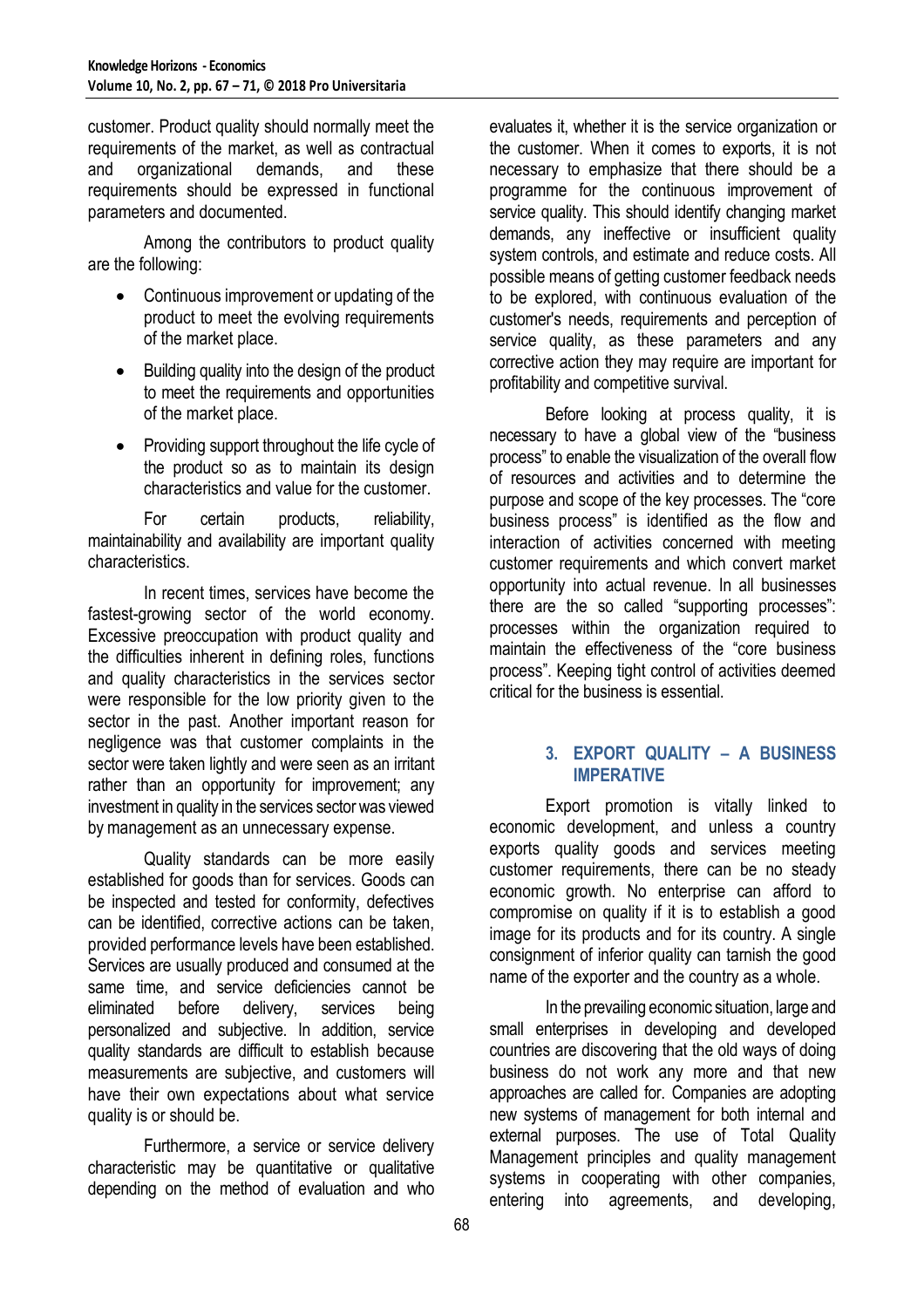manufacturing and supplying the required products and services meeting customer expectations is becoming more and more a business imperative.

All over the world, companies are growing increasingly conscious of the competitive potential of quality. The three main factors important to the customer, particularly the export customer, are quality cost and delivery. Of these, quality stands out today as the single most important competitive instrument.

Total quality management, as is well known, is basically a business philosophy founded on "customer satisfaction". The business environment of today is such that managers must plan strategically to maintain a hold on the market by continuous improvement in the quality of their exports. It goes without saying that this is also true even for the internal market. TOM has thus become a way of life in many organizations whatever the sector, from manufacturing to hospitality services, and is an approach for improving the competitiveness, effectiveness, and flexibility of a whole organization. The responsibility for detecting problems is thereby shifted from the customer to the supplier. TQM is essentially a method of planning, organizing and understanding each activity, with the involvement of each individual at each level in the organization. Building a quality culture calls for a reversal of the fundamental assumptions about managing organizations. Instead of change within the system, the system itself is under scrutiny for change.

In the past, all business organizations were oriented only to profit. In contrast, the TQM imperative is customer satisfaction; profits should then follow automatically. Further, to be successful in promoting business efficiency and effectiveness, TQM must be truly organization-wide, starting at the top with the chief executive officer (CEO) accepting responsibility for the quality policy and believing wholeheartedly in TQM.

TQM concepts and practices have evolved over the years as enterprises searched for methods to improve their products and services. TQM is not an abstract philosophy nor is there one method of implementing TQM. It is necessary to customize in each case to meet the requirements of a specific enterprise and in accordance with its culture and past history. Enterprises implementing TQM should focus on customers, seek continuous improvement of business processes, involve all staff members in

quality improvement exercises, and create a quality culture with shared learning at all levels with the full commitment of top management. TQM is thus a demanding discipline and a method of managing an organization with the following objectives:

- Customer satisfaction and profitability based on the principle that quality is determined by the customer and the need to manage "quality in" as opposed to inspect "error out".
- To monitor performance and conformance to standards and specifications and to ensure that the organization is customercentered, the customers being both internal and external to the organization.
- To enhance the profitability of the enterprise while ensuring satisfaction down the customer chain.
- Continuous quality improvement in all processes, with a view to obtaining "fitness for use", "fitness to cost" and "fitness to latent requirements".

Economic studies point out that meeting quality, delivery and cost requirements is the only effective long-term method for success in the export trade. Furthermore, recent studies show that quality is a dynamic, ever-changing concept that has become the business imperative of the day for enterprises of all sizes in both their domestic and export markets.

In the highly competitive international market of today, it is not always sufficient simply to propose meeting the customers' specified requirements. It is also necessary to satisfy their basic expectations which are easily overlooked, as consumers usually take for granted that their basic expectations will be automatically looked after. Customers may switch to a competitor if these basic expectations - together with further customer desires - are not understood and taken fully into account. Some pleasant surprises and unexpected features of the products or services can turn a satisfied customer into a delighted one. Such pleasant surprises, which go beyond just basic satisfaction and desires, play a big role in expanding an exporter's market share.

Quality management to achieve the objectives of the internal quality improvement and for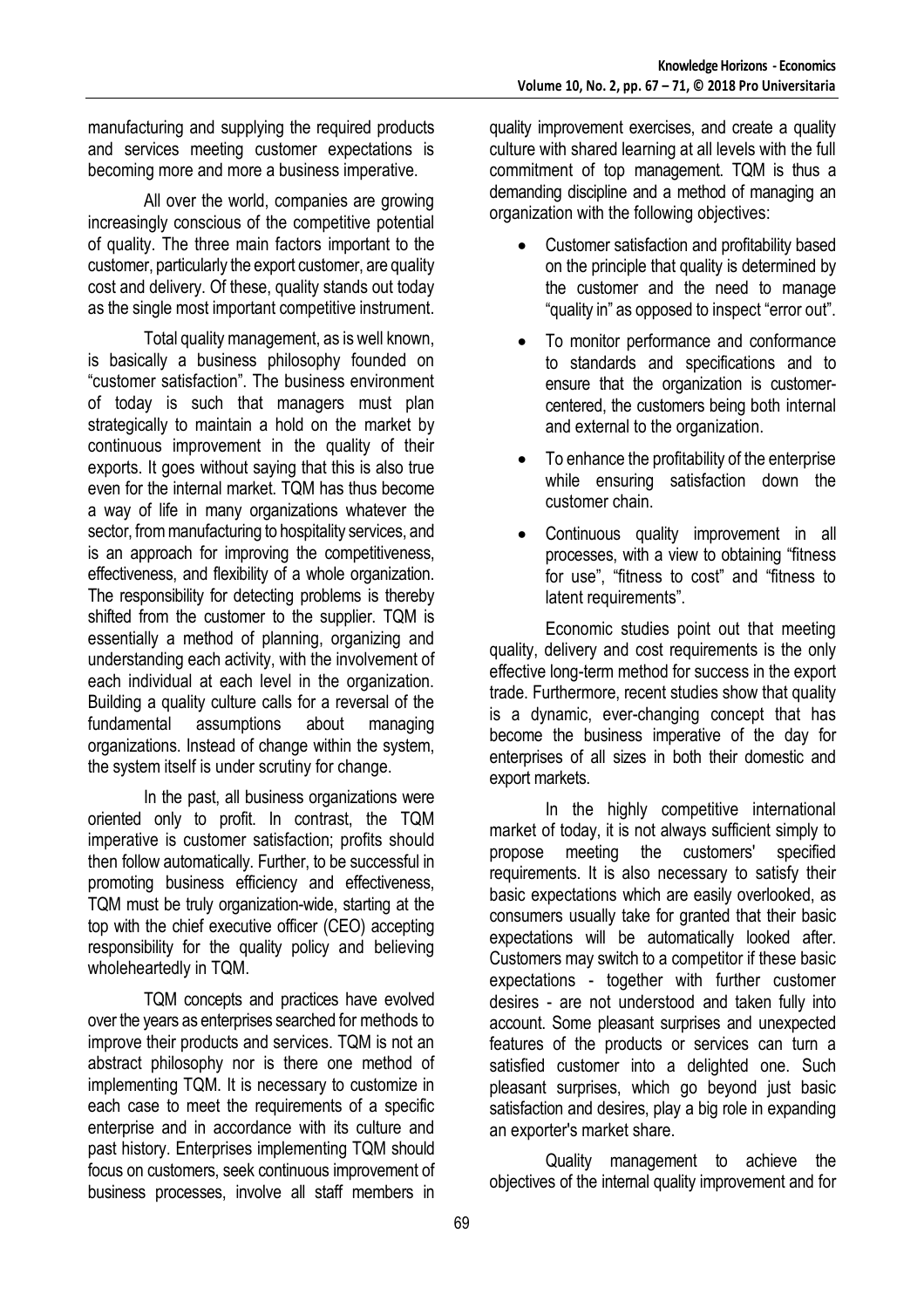meeting external customer demands requires a systematic, structured approach, an accurate understanding of the needs of the customer, adequate resources, and appropriate procedures for producing and delivering goods and services with a predictable level of quality.

The three major motivations for implementing a quality system are: customer requirements or pressure, the competitive advantage to be gained and improved internal operations. When it comes to export quality management, the external, market-driven forces are customer requirements and pressures and the competitive advantages to be obtained. If a major customer requires certification, the company may lose the business if it is not certified or if it fails to achieve the requirements for certification. If major customers do not insist on certification, a company can acquire certification on its own initiative, thereby gaining customer confidence and achieving an edge over its competitors WTO, 2008).

For a company, especially for SMEs, any problem connected with the implementation of a quality management system is usually due to inadequate resources, the need to hire consultants to interpret the standard in terms of the SME's operations, and the cost of implementing and maintaining the quality system. The investments of money, staff time, etc., have to be cost-effective, with appropriate returns in the form of improved internal efficiency and export market share.

A company's initiative to introduce export quality management arises from market pressures or from a conviction that a marketing advantage will be gained from applying quality management concepts to the export cycle.

Export quality requirements are normally laid down in standard specifications which serve as the basic quality criteria for trade negotiations and agreements, quality assurance and inspection. Standard test methods provide a basis for determining quality characteristics. The use of such standards is acknowledged as an important means of fomenting international trade, and standardization at the design stage is regarded as essential to building quality into a product.

In recent years, an increasing number of regulations laying down safety and quality requirements for products and equipment have been issued by governments and semi-government

authorities, thereby giving force of law to standards. These standards are usually adopted to ensure that both imports and domestic products do not endanger the safety and health of the population and the environment.

Today, the development and acceptance of national and international standards play an important role in global trade and competitiveness. This is acknowledged in the WTO - Agreement on Technical Barriers to Trade.

To ensure that mandatory standards do not create a technical barrier to trade, the Agreement requires that they have be based on scientific information and, whenever possible, on international standards.

For the sake of clarity, it is essential to note that the Agreement on TBT defines a "technical regulation" as a "document which lays down product characteristics or their related processes and production methods, including the applicable administrative provisions, with which compliance is mandatory"*.* A "standard" on the other hand is a "document approved by a recognized body that provides, for common and repeated use, rules, guidelines or characteristics for products or related processes and production methods, with which compliance is not mandatory"*.* The Agreement further clarifies that while standards as defined by ISO/IEC may be mandatory and voluntary, standards under the Agreement are voluntary.

Voluntary standards can have the same effect as mandatory standards if governments or semi-government purchasing agencies require products to conform to these standards. Reference to voluntary standards in legislation or regulations issued by government and semi-government organizations is on the increase, giving such standards a mandatory character. Statutes incorporating provisions from standards on quality levels and codes of practice also give the latter a mandatory character; here the obligation is imposed by an authorized agency or by mutual agreement between the standards organization and that authority.

In the European Union, the standardizing bodies at the regional level include the European Committee for Standardization, the European Committee for Electrotechnical Standardization and the European Telecommunications Standards